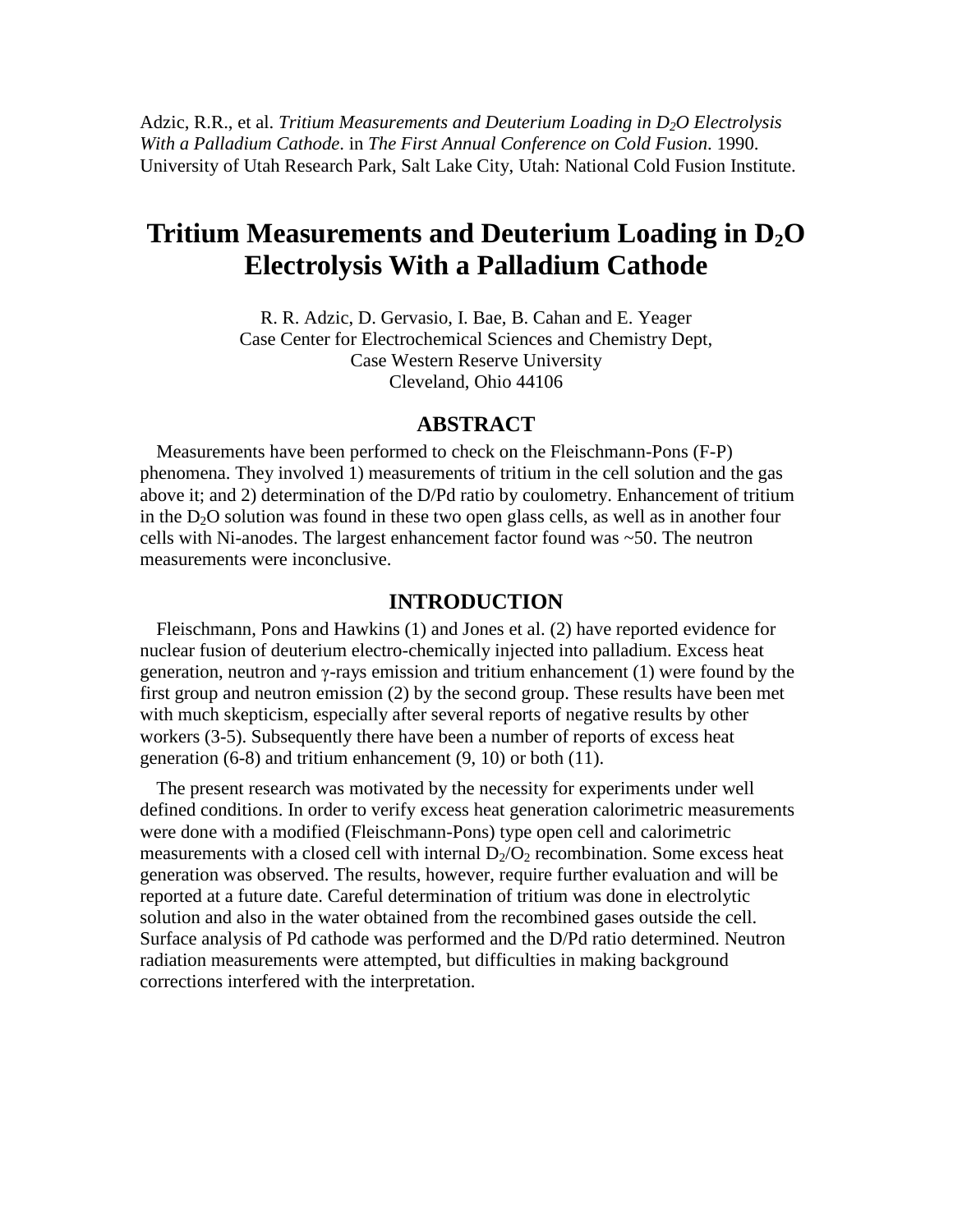# **EXPERIMENTAL**

# **Electrodes**

Pd from several sources was used for cathodes. The rods  $0.2 \times 10$  cm were obtained from Engelhard Corporation. Wire of 0.5 mm diameter and 99.9% purity, was obtained from Johnson Matthey - Aesar. 1 mm wire (grade A) and 4 mm rod of 99.9% purity were obtained from Johnson-Matthey, England. The Engelhard Pd was also used by Westinghouse to prepare 2 mm rods by recasting, drawing or swaging. The pretreatments used with various samples are indicated in the tables.

Anodes were made of Engelhard's Pt ribbon or wire cages of 99.9% purity Pt or Ni foil (99.9%), obtained from Fischer Scientific Co.

#### **Electrolytes**

0.1 M LiOD was used as the electrolyte in all glass cells, while 0.1 M and 1 M LiOD were used in Ni encased cells. LiOD attacks glass, which leads to a deposition of Si and other constituents of glass onto the Pd. The SIMS measurements showed that even in 0.1 M LiOD after several weeks Si could be easily detected on the Pd surface. The electrolytes were prepared from once distilled Norell (99.5%) or Isotech (99.9%)  $D_2O$ . 1 M LiOD was prepared from Li20 (99.9%) Cerac, Inc. in a glove bag. Upon diluting this stock solution, 0.1 M LiOD was obtained. Time constants did not permit yet to run blank experiments with LiOH electrolyte solution.

#### **Tritium Measurements**

The analyses of the solution for tritium were performed by Westinghouse Electric Company using liquid scintillation counting on a Packard 4030 counter. The liquid scintillation cocktails were prepared with OPTI-FLOUR scintillator. Typically, four consecutive 60 min. counts were recorded and averaged. Another precaution against any possible complications caused by components in the electrolyte solution was a vacuum distillation of the solution before tritium measurements. While this procedure minimized the possibility of interference effects with some constituents of the electrolyte it causes some loss of dissolved  $T_2$  and DT. For this reason some experiments were done without distillation after neutralization of the alkaline electrolyte. The electrolytic solution from the cells with Ni anodes was neutralized, filtered and centrifuged to remove suspended nickel oxide particles. Distillation was also used with a centrifuged sample which showed high counts in order to ensure that solid particles within the electrolytic solution were not responsible for the high count rate.

#### **Neutron Radiation Measurements**

The neutron detection was attempted by using two  $BF<sub>3</sub>$  counters coupled with a multichannel analyzer. The authors are not satisfied that the background was adequately taken into account with this experimental arrangement and hence the results are considered inconclusive. Solid state track recorders may prove attractive for the measurements in the future.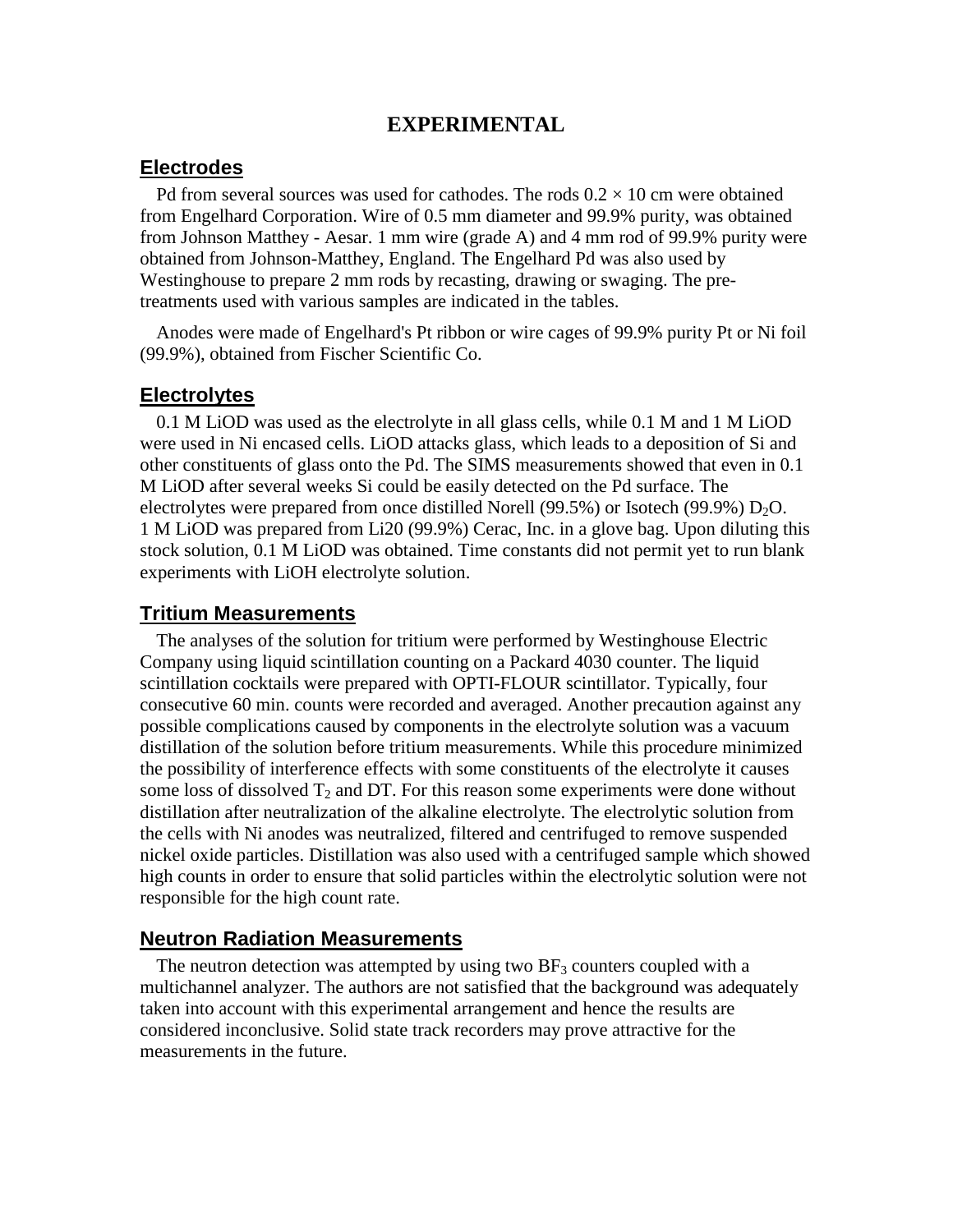# **RESULTS AND DISCUSSION**

### **Tritium**

Fleischmann and Pons (1) reported enhancement of tritium concentration in the electrolyte as one evidence for a cold fusion of deuterium. The enhancement factor (see Eq. 4) is, however, close to the deuterium/tritium separation  $S_{D,T} \approx 2$ , as recently determined by Corrigan and Schneider (12). Bockris et al. (13) and Wolf et al. (14) reported recently enhancements of 4 to 7 orders of magnitude over the background. In this work we have measured tritium concentrations in open F-P cells, closed cells with the Ni casing and in four open cells designed for studying the tritium enhancement.

In open cells a change in tritium concentration will occur due to the addition of  $D_2O$ containing T and due to removal by electrolysis. The isotopic separation factor of T to D is defined as

$$
S = (n_D/n_T)g/(n_D/n_T)_{s}
$$
 (1)

where  $n_D$  and  $n_T$  are numbers of deuterium and tritium atoms in the gas (g) and the solution (s) phases.

It can be shown (14) that the enhancement of tritium in a cell at time (t) obeys the following expression

 $n_T(t)/n_T(o) - S-(S-1)exp(-t/T)$  (2)

where T is the tritium build-up time constant.

Thus, at very long times the tritium concentration in the solution due to isotopic separation is S times the tritium concentration in the original solution.

If the recombination of  $D_2$  and  $O_2$  is carried out in the cell or outside the cell and the D<sub>2</sub>O returned to the cell, the change in tritium concentration in the electrolyte could be brought about either by having substantial tritium in the palladium or other cell components or by a nuclear reaction. The palladium was stripped of hydrogen and its isotopes by electrochemical oxidation for 24 h in LiOD solution. This treatment has removed any tritium that might possibly be present in the Pd samples.

In all our experiments, in which an enhancement of T was observed, a long time electrolysis of the order of several weeks was necessary before observation of the increase in tritium concentration. In two open cells with Pt anodes excess tritium was found. These cells also were the only ones out of five which generated excess heat.

Table 1 gives the cell parameters for which enhancement of tritium concentration was observed. In four open cells, which were designed to study tritium accumulation and generation, were essentially test tubes 3 cm in diameter with a Teflon cell top. Cathodes were 5 cm long, spot welded to a nickel ribbon as an electrical contact; 0.25 cm thick Ni foil was used as anode. During a long term electrolysis a black residue, most probably nickel oxide, accumulated in the electrolyte in only two cells. The electrolyte was filtered and centrifuged to remove these particles and then neutralized by HCl before determination of T. When large tritium counts the solution was distilled and counted again. In some instances (cells 1, 2) the solution was vacuum distilled and only the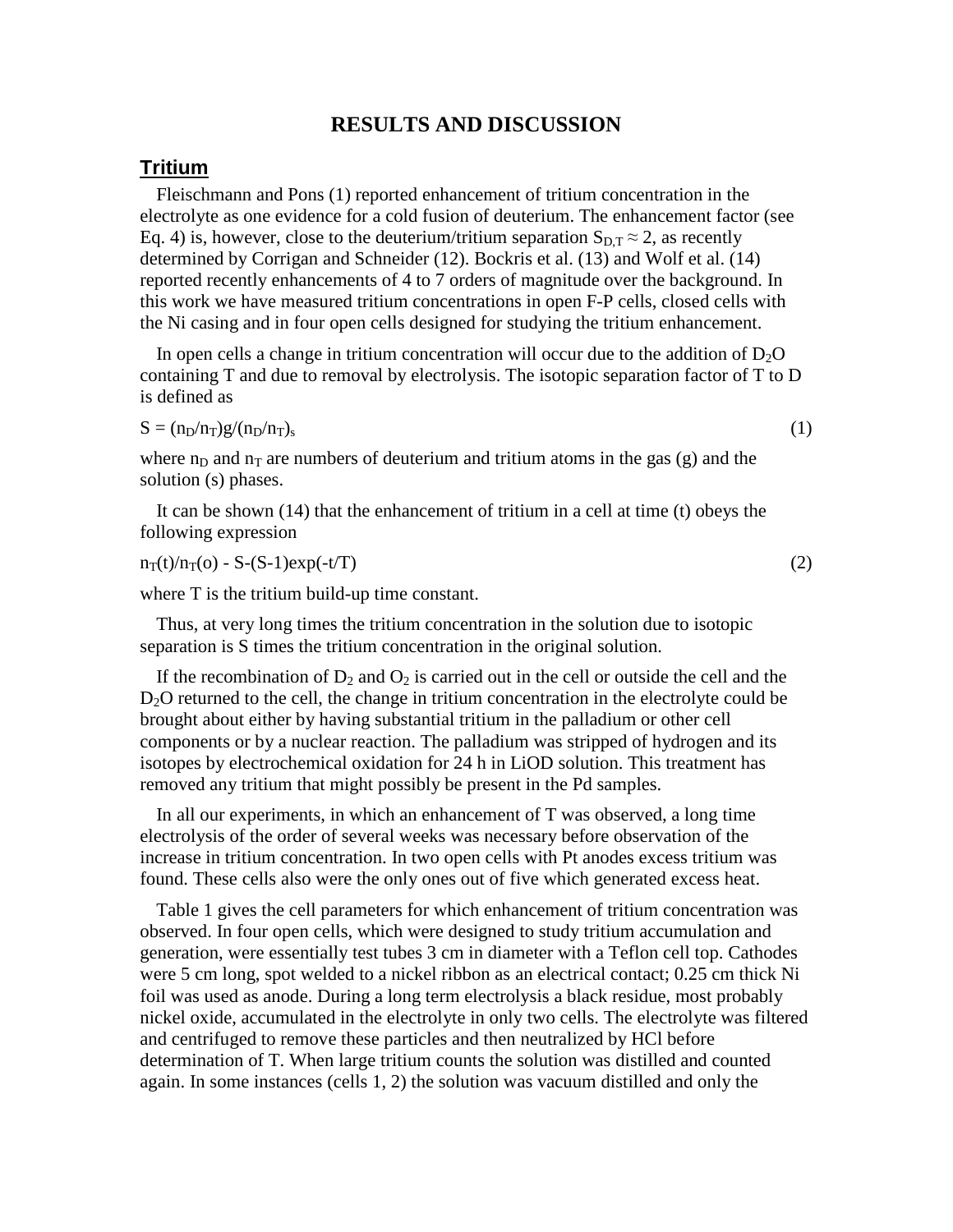distillate was added to the scintillating liquid to avoid possible complications with various species in the solution.

The results are given in Table 2. All measurements were done in four runs during several to 24 h. The average of 4 counts is given with the standard deviation indicated. The decrease in the count rates for the distilled vs. neutralized samples was negligible. The samples were taken in intervals of 15-20 days. According to Bockris et al. (13) after reaching the maximum level, the tritium content considerably decreases after a few days, eventually down to the separation factor. If this is applicable to our measurements, it may mean that we have not observed the maximum amount of tritium probably due to a low frequency of sampling. The calculation of the tritium concentration was done in the following way:

$$
\frac{\text{Net count rate}}{\text{c ml}^{-1}} = \frac{\text{average count rate}}{\text{c ml}^{-1}} - \frac{\text{blank count rate}}{\text{c ml}^{-1}} \tag{3}
$$

$$
Enhancement ratio = \frac{sample net count rate}{D_2 O net count rate}
$$
\n(4)

The number of disintegrations per minute per ml was calculated by dividing the net count rate with the efficiency factor, which is 0.224 c/d for this instrument.

$$
dpm ml^{-1} = \frac{net count rate/cpmml^{-1}}{0.224 c/d}
$$
 (5)

For cells number 1 and 2 for which some excess heat generation was observed, the tritium level amounted to 766.43 and 1730 dpm  $ml^{-1}$  respectively.<sup>[\\*](#page-3-0)</sup>

Let us compare the excess heat generated in these open cells with the amount of T found. If all of the energy were coming from the tritium generating reaction,

$$
D + D \rightarrow T + H + 4.03 \text{ MeV}
$$
 (6)

this would produce 4.03 MeV =  $4.03 \cdot 10^6$  eV  $\cdot 1.6022 \cdot 10^{-19}$  J/eV - 6.46  $\cdot 10^{-13}$  J/reaction. If 1 mW of power is produced in a cold fusion reaction, per 1 cm<sup>3</sup> of Pd the corresponding number of T atoms would be  $10^{-3}$  W/(6.46  $\times$  10<sup>13</sup> W s/reaction) = 1.55  $\times$  $10^9$  reactions/s; i.e.  $1.55 \times 10^9$  T atoms would need to be produced. Tritium decays by the reaction

$$
T \to {}^{3}He + \beta + \nu \tag{7}
$$

where  $\beta$  is a beta particle and v is a antineutrino. Tritium decay is, as with all radioactive nuclei, first order. For N atoms of T, the decay rate is (16)

$$
\frac{dN}{dt} = -\lambda N \tag{8}
$$

<span id="page-3-0"></span><sup>\*</sup> The tritium concentrations in the samples of electrolyte from these cells have been confirmed to be similar to those found by Westinghouse, S. Landau of Case Western Reserve University and Z. Minevski of Texas A&M University, whose help in this matter is acknowledged.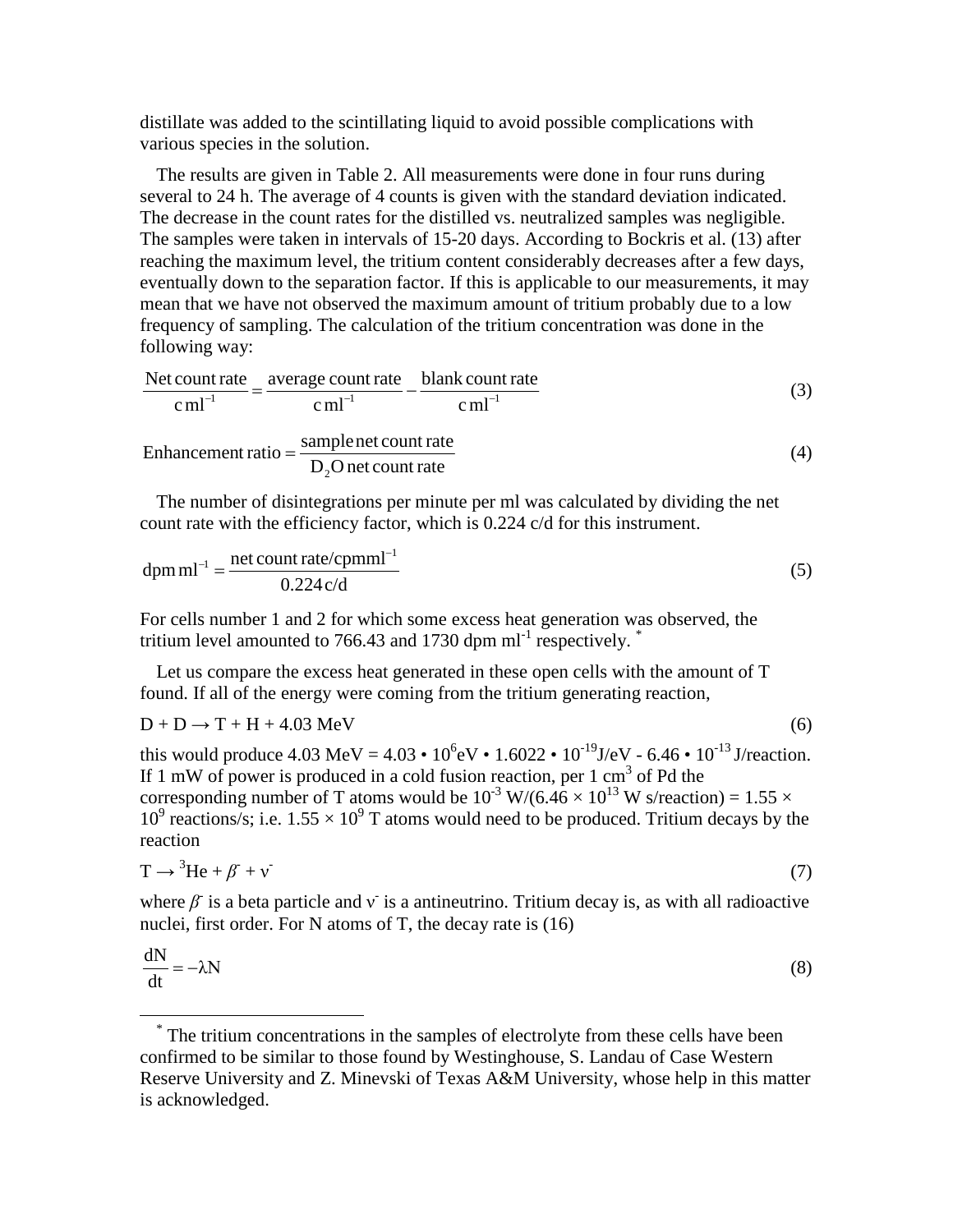The decay constant, related to the half life, is (17)

$$
\lambda = 1.782 \times 10^{-19} \,\mathrm{s}^{-1} \tag{9}
$$

For 1 mW one should observe

$$
\sim \frac{\text{Dn}}{\text{DT}} = (1.782 \times 10^{-9} \text{ s}^{-1})(1.55 \times 10^{9}) \text{dt} = 2.76 \text{ dps} = 166 \text{ dpm of T}
$$
 (10)

Therefore, the observed 766 and 1730 dpm  $ml^{-1}$  can account only for  $\sim$ 4-10 mW. Much smaller, but still significant, enhancement of tritium was found in the gas phase for cells 1 and 4 after recombination of  $O_2$  with  $D_2$  and TD. Based on the separation factor one would expect a lower concentration of tritium in the gas phase, if tritium originates from the solution phase. Smaller concentrations of T in the gas phase than in the liquid phase were found by Bockris et al. (13) for long electrolysis times. In certain short intervals, e.g., one day, however, a higher concentration in gas phase was observed. The frequency of our measurements was not sufficient to detect such short-lived changes.

In an experiment of this importance one should address the question of the contamination by T of materials used in the experiments. The question can be ruled out on the grounds that the same materials have been used for the cells that gave zero tritium enhancement and the necessity for the long charging of Pd before observation of T. Electrochemical oxidation of H, D, or T, annealing and catalytic combustion, during the pretreatment make unlikely the possibility that tritium came from the palladium samples contaminated by tritium before the experiments.

#### **Coulometric Determination of D absorbed in Pd Cathodes**

Metallic Pd can absorb D to form a solid  $PdD<sub>x</sub>$  solution. For cathodes equilibrated with air at ambient temperature and pressure, a value of x of about 0.7 to 0.8 is widely accepted. The reactivity of D in Pd may vary considerably with x, particularly if x exceeds 0.8, and therefore a coulometric determination of x was made. The working electrode was a coil of Pd wire (diameter =  $0.025$  cm, area =  $1.86$  cm<sup>2</sup>, mass =  $0.12$  g; 99.997%, Puratronic grade, Johnson Matthey) crimped together with the end of a gold wire  $(d = 0.05$  cm; 99.9985%, Puratronic, Johnson Matthey) which served as the lead to the potentiostat. A three compartment electrochemical cell was used. The electrolyte, 0.1 M LiOD was continuously and vigorously degassed with  $N<sub>2</sub>$  (99.995%, Ultrapure, Matheson). The counter electrode, a Pd coil  $(A = 2 \text{ cm}^2)$ , was in a chamber connected to the working chamber by a glass tube filled with a glass wool plug. The reference electrode was a reversible deuterium electrode (RDE).

The working electrode was rinsed with  $0.1$  M LiOD and  $D<sub>2</sub>O$  electrolyte solution and cycled between 0.25 and 1.35 V until the steady state voltammogram shown in Fig. 1 (dashed line) was obtained. The cell was then rinsed and refilled with fresh electrolyte solution and sparged with  $N_2$  gas. When the cell was left at open circuit for several days, it came to rest at  $+0.83$  V, and it always returned to  $+0.83$  V at open circuit whether it was offset to positive or negative potentials. When the working electrode was potentiostated at 0.83 V, no current flowed.

Figure 2 shows the chronoamperometry curves for the charging of Pd with D at -0.3 V and discharging of D from Pd at  $+0.83$  V. During the charging at  $-0.3$  V, there was no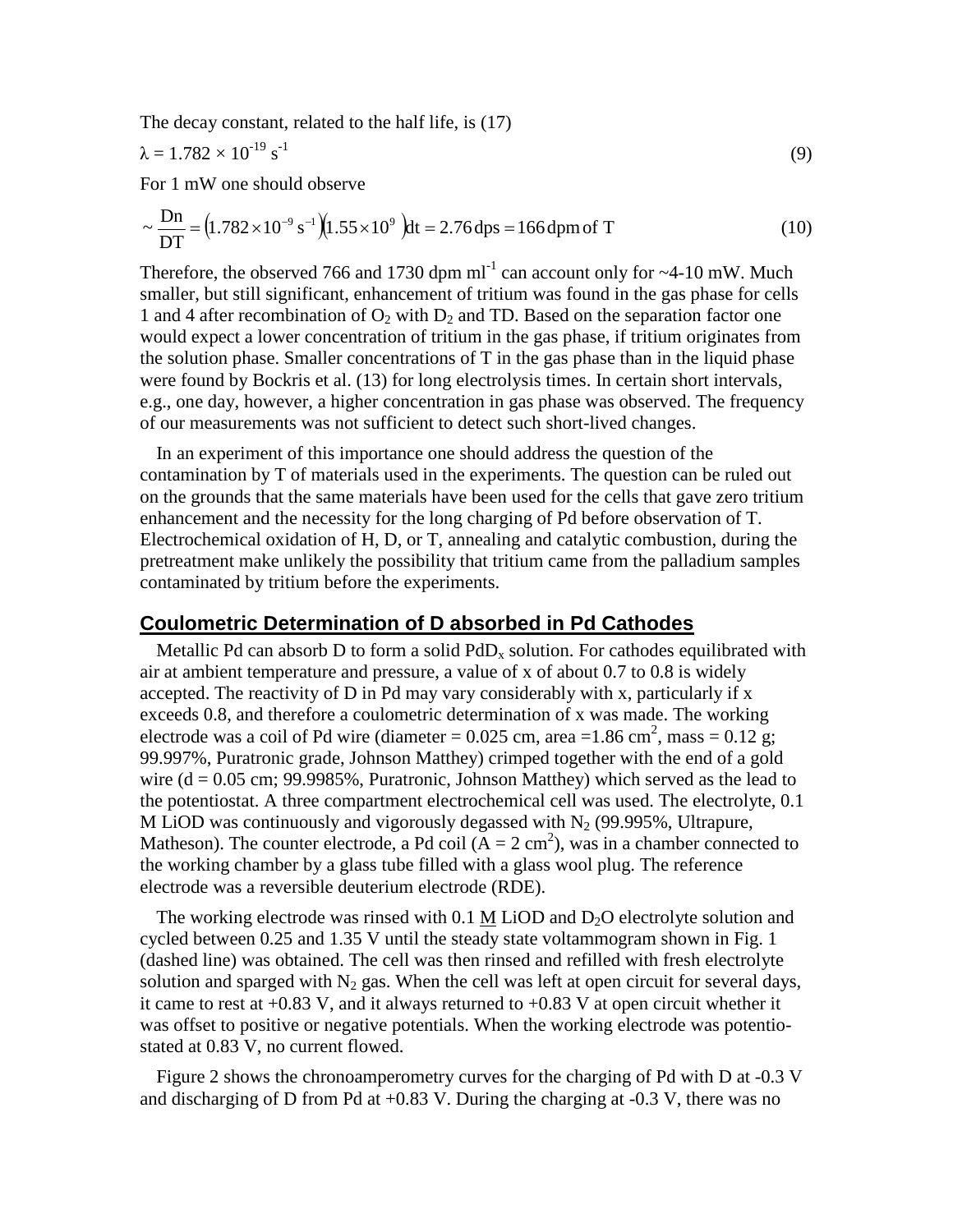noticeable  $D_2$  gas evolution at the working electrode. This suggests that when D is formed on the Pd surface at -0.3 V, initially most of the D is absorbed into the bulk Pd. During charging at  $-0.3$  V, the magnitude of the current was  $\sim 10$  mA in the first minute, gradually dropped to  $\sim$ 1.5 mA after 10 hours, and finally stabilized at  $\sim$ 0.7 mA after 1 day.

There is an inflection in the chronocoulometry charging curve at  $\sim 0.3$  V (Fig. 1, bottom curve) after 10 h. It was also noticed that after 10 or more hours that if the  $N_2$  bubbler was lifted over the electrolyte solution,  $D_2$  bubbles were visible and slowly nucleating at the Pd surface. These observations suggest that after 10 h the charging of the Pd with D is nearly completed. The linear diffusion law is stated as,  $\langle x \rangle^2 = 2 D t$ , with  $\langle x \rangle$  being the mean distance traveled in time, t, with diffusion coefficient, D. An effective diffusion coefficient of D through Pd for the charging process, D<sub>charging</sub>, can be calculated by using  $t = 10$  hours and  $\langle x \rangle = 0.0125$  cm (the radius of the electrode), and the value for  $D_{\text{charging}}$ is  $\approx 2 \times 10^{-9}$  cm<sup>2</sup>s<sup>-1</sup>. The transport of D into Pd wire is more complicated than that represented by simple linear diffusion because during D loading the electrode would be modeled better as a cylinder which is slowly expanding.

The endpoint of the charging process was difficult to assign since  $PdD<sub>x</sub>$  formation and  $D_2$  evolution can occur simultaneously as discussed above. The discharging process at +0.83 V was easily spotted because the current goes to zero when discharge is complete. Although the charging of D into Pd (bottom curves in Figs. 1 and 2) took over 10 h, discharging of D from Pd at +0.83 V (see top curves in Figs. 1 and 2) was completed after ~70 minutes. Using the linear diffusion law, this endpoint suggests an effective diffusion coefficient for discharging D from Pd,  $D_{discharging}$ , of  $\sim 2 \times 10^{-8}$  cm<sup>2</sup>s<sup>-1</sup>. One analogous feature in the discharge chronoamperometry curve, not noticeable in Fig. 1, is a sinusoidal ripple in the curve between 1 1/2 and 8 minutes. This ripple is possibly due to a sudden phase transition in the cathode from the α to β phase as it loses  $~40\%$  of the total 106.5 C of charge in this time interval.

Several other charging potentials were tried, but the optimal charging potential was  $\sim$  -0.3 V vs. RDE. The rate of charging Pd with D was impractically slow at lower overpotentials (i.e., potentials more positive than -0.25 V). On the other hand, the rate of charging Pd with D was not noticeably increased at greater overpotentials (i.e., more negative than -0.3 V), although the rate of D2 evolution did appear to increase with increasing overpotential. Figure 6 shows the chronocoulometry curve for loading D into Pd at -0.35 V (see bottom curve). Comparing this and the analogous curve in Fig. 7 for loading at -0.3 V, one can see that at any given time there was more total negative charge for the loading of -0.35 V versus at -0.3 V. Furthermore, even though the total charge collected at -0.35 V (-255 C) was greater than the total charge collected at -0.3 V (-142 C), both experiments gave roughly the same total value for discharge at +0.83 V, namely +107 C. Similarly, the total charge collected at -0.4 V was -289 C (and was accompanied by even stronger  $D_2$  bubble evolution), but still discharging the Pd cathode loaded this way gave just +122 C.

The mass of the Pd in the electrode was 0.12 g which corresponds to  $1.1 \times 10^{-3}$  moles of Pd. Assuming that the positive charge collected at +0.83 V is due only to the discharge of D from Pd, the moles of D in Pd can be calculated from Faraday's law, moles  $(D)$  = Q(discharge)/nF, in which n is 1 for the discharge of 1 D from Pd and F is Faraday's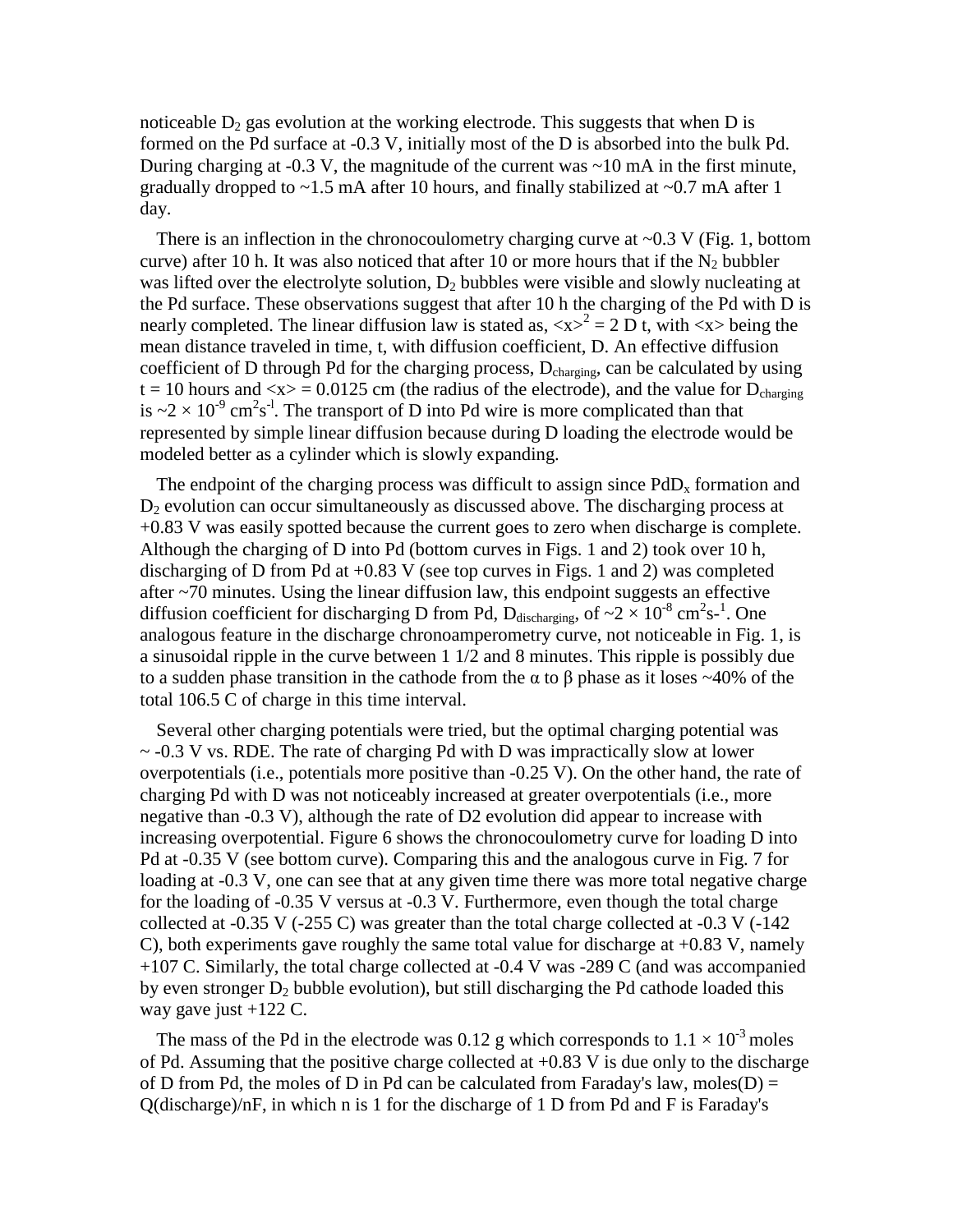constant (9.65  $\times$  10<sup>4</sup> C/equivalent). The results are summarized in Table 3. All three cases indicate that there was one D absorbed per Pd atom in the electrode over this range of loading potentials with  $0.1$  M LiOD and  $D<sub>2</sub>O$  as the electrolyte solution.

The loading and discharging processes were essentially reversible when the loading potentials were more positive than -0.4 V. When larger overpotentials, e.g., -0.6 V vs. RDE, were used the value of the subsequent discharge fell to  $\sim +90$  C, i.e., the corresponding ratio of D to Pd in the charged electrode was ~0.8. This suggests that charging Pd cathodes at high over-potentials (or alternatively at high constant currents) may result in irreversible damage to the electrode, which may prevent attaining higher ratios of D to Pd.

# **GENERAL DISCUSSION AND CONCLUSIONS**

The results reported here support, to a certain extent, the claims of tritium generated in the electrolysis of  $D_2O$  on Pd of deuterium reported by Fleischmann, Pons and Hawkins (1). The following conclusions have been reached:

- 1. Enhancement of tritium was found in two out of five open cells with Pt-anodes and four out of four cells with Ni-anodes. The largest enhancement factor with respect to  $D<sub>2</sub>O$  is  $\sim$ 50. The heat level is by three orders of magnitude larger than the heat corresponding to the observed tritium levels.
- 2. The ratio of deuterium to palladium atoms was found to be 1 for 0.25 mm wire, charged at  $E = -0.3 - 0.65$  V.
- 3. The neutron radiation measurements were inconclusive due to the uncertainty in determining the background correction.

In general, on the experimental side there are, however, many questions to be answered in order to increase the understanding of this phenomenon. These include the irreproducibility and sporadicity of the phenomenon, necessity for a prolonged electrolysis before the excess heat or tritium production occur, the role of the microstructure and of the trace impurities in palladium, the difference between the amount of excess heat in open and closed cell, the role of surface impurities and the role of lithium, if any.

On the theoretical side the questions appear even more difficult. Table 4 lists possible fusion reaction of deuterium. According to the accepted theories the evidence for fusion of deuterium requires, besides the heat generation, a corresponding amount of neutrons, tritium and  ${}^{3}$ He. The branching ratio of reaction A and B (Table 3) is approximately one. The cross section for reaction C is on the order of  $10<sup>7</sup>$  lower than for A and B (1). γ-rays should be observed if the reaction C occurs in the electrochemical cell.

No data on electrochemically induced fusion satisfies indisputably any of these requirements. In order to overcome these difficulties several new mechanisms of fusion have been proposed. These include the mechanisms in which the energy from the reaction C dissipates into the lattice as heat rather than  $\gamma$ -photon (17, 18), or in which two deuterons as bosons are squeezed together in a sphere of an octahedral site (19). Dendrites on Pd surface have been suggested as an explanation for tritium generation, due to increased electric fields around the dendrite tips (13). Fracto-fusion was also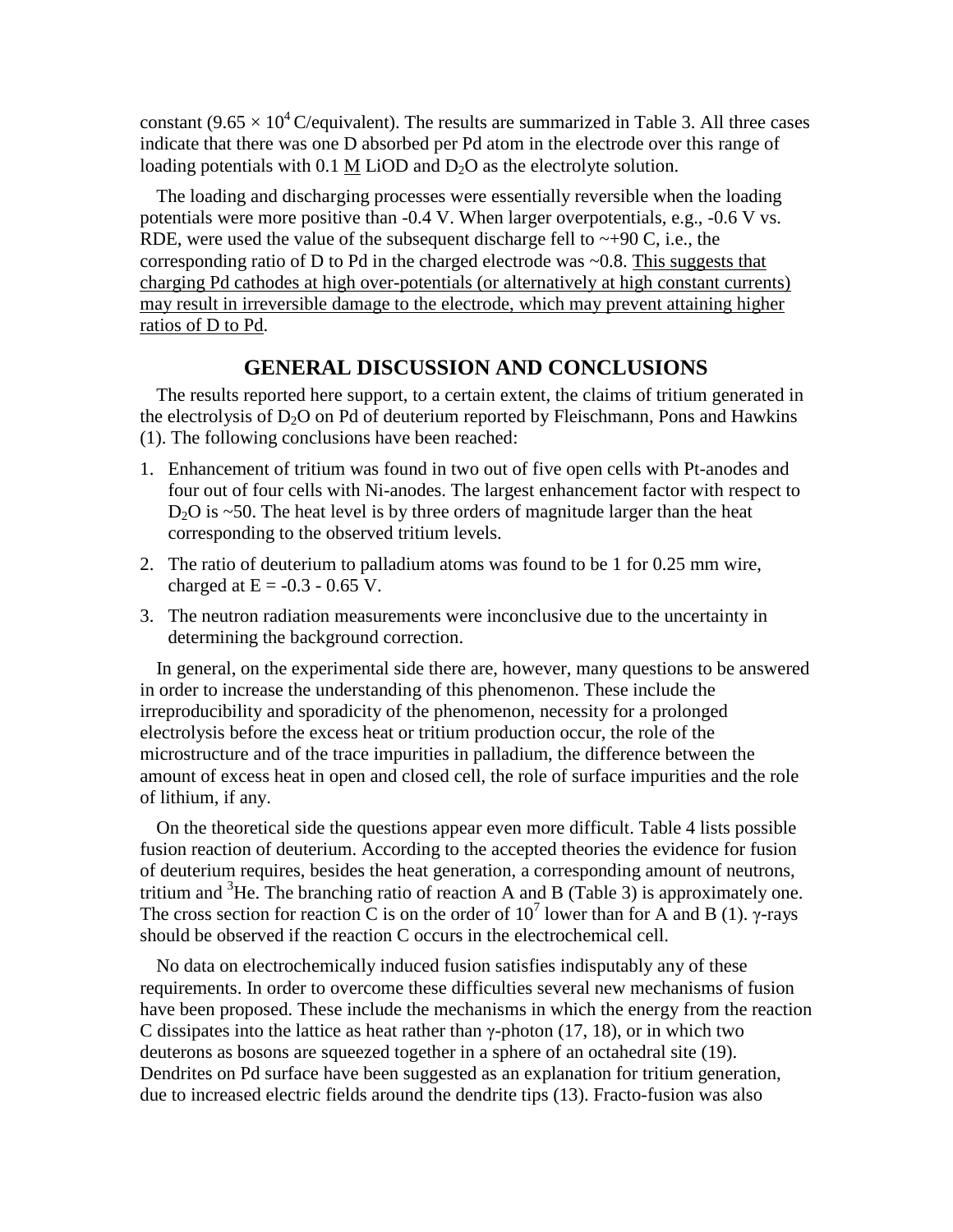mentioned as a possible explanation in analogy with the explanation of neutron generation upon fracturing LiD single crystals (19). There is, obviously, a need for more work in order to estimate the merits of these explanations, as well as reach a complete understanding of the Fleischmann and Pons phenomenon.

# **ACKNOWLEDGEMENTS**

The authors are indebted to Westinghouse Electric Corporation and C. Blackburn for tritium measurement and palladium metallurgy, Ford Motor Company and Eltech Systems Corporation for the loan of palladium samples, Eveready Battery Company for the use of their facility and NASA and the ONR for partial support. Discussions with J. Blue, H. Wroblowa, F. Ruddy, J. Jackovitz, U. Landau and D. Corrigan are very much appreciated.

#### **REFERENCES**

- 1. M. Fleischmann, S. Pons and M. Hawkins, J. Electroanol. Chem 261 (1989) and Errata 263 (1989) 187.
- 2. S. E. Jones, E. P. Palmer, J. B. Czirr, D. L. Decfer, G. L. Jensen, J. Thorne and S. F. Taylor, Nature, 338, 737 (1989).
- 3. M. Goi, S. L. Rugori, R. H. France, B. J. Lund, Z. Zhao, A. J. Davenport, H. S. Isaacs and K. G. Lyun, Nature, 340, 29 (1989).
- 4. N. S. Lewis, et al. Nature, 340, 525 (1989).
- 5. D. E. Williams, D. J. S. Findley, D. H. Creston, M. R. Sene', M. Bailey, S. Croft, B. W. Hooton, C. P. Jones, A. R. J. Kucernak, J. A. Mason and R. I. Taylor, Nature, 342, 375 (1989).
- 6. A. J. Appleby, S. Srinivasan, O. J. Murphy and C. R. Martin, Workshop on Cold Fusion Phenomena, Sante Fe, May 22-25, 1989.
- 7. R. A. Huggins, Workshop on Cold Fusion Phenomena, Santa Fe, May 22-25, 1989.
- 8. R. A. Oriani, J. C. Nelson, S. K. Lee and J. H. Broadhurst, The Electrochemical Society Meeting, October, 16-20, 1989, Hollywood, Florida.
- 9. N. J. C. Packham, K. L. Wolf, J. C. Wass, R. C. Kainthle and J. O'M. Bockris, J. Electroanal. Chem., 270, 451 (1989).
- 10. P. K. Iyengar, Fifth International Conference on Emerging Nuclear Energy Systems (ICENESV) Karlsruhe, West Germany, July 1989.
- 11. U. Landau, The Electrochemical Society Meetings, October 16-20 Hollywood, Florida.
- 12. D. A. Corrigan and E. W. Schneider, submitted to J. Electroanol. Chem.
- 13. G. H. Lin, R. C. Kainthle, N. J. C. Packham, O. Velev and J. O'M. Bockris, p. 3. Manuscript submitted to J. Electrochem. Soc.
- 14. K. L. Wolf, N. J. C. Packham, D. L. Lawson, J. Shoemaker, F. Cheng and J. C. Wass, Manuscript submitted to J. Fusion Energy.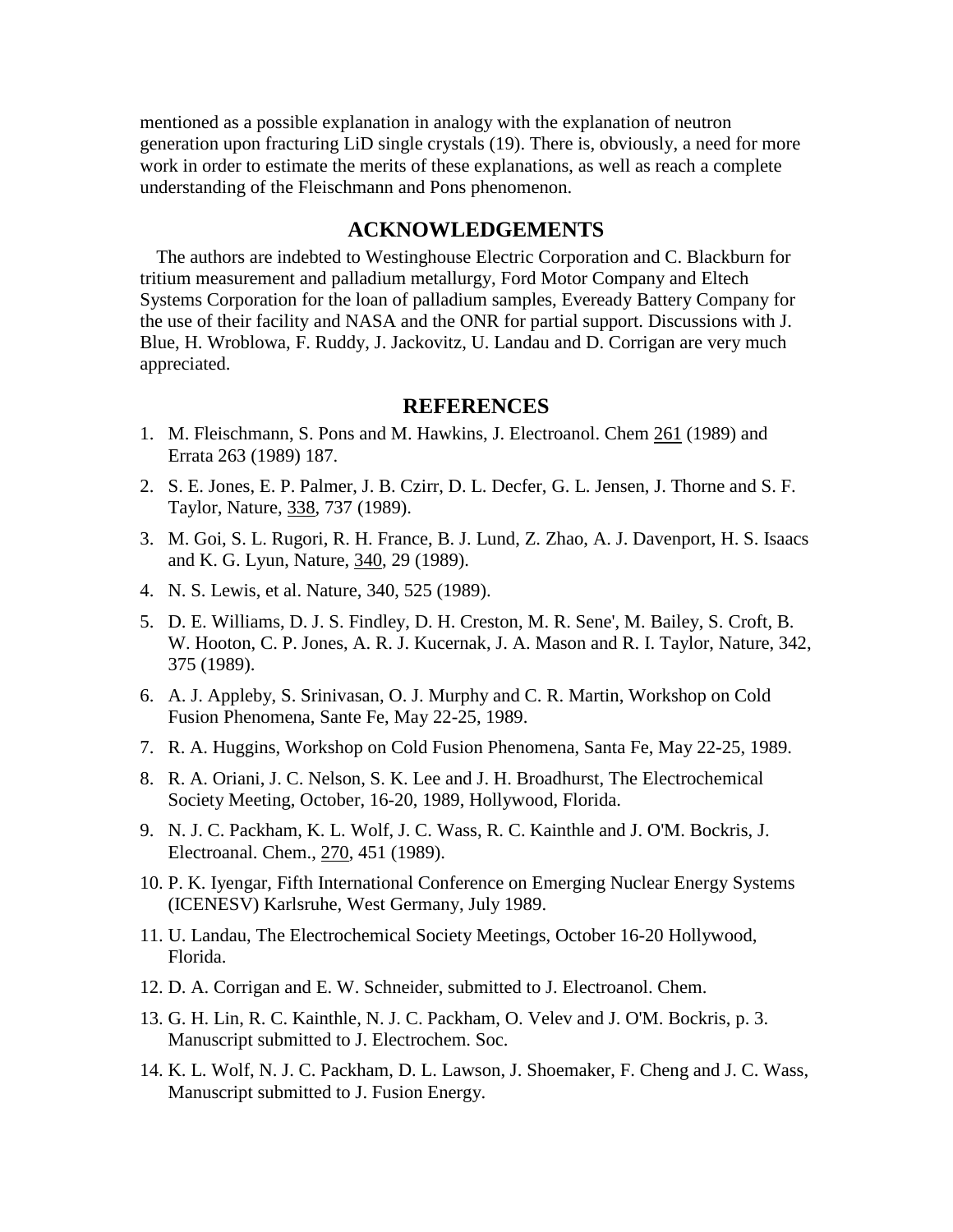- 15. D. Albolgi, R. Ballinger, V. Commoroto, X. Chen, R. Crooks, C. Fiore, M. Gaudreau, I. Hwang, C. K. Li, P. Linsay, S. Luekhardt, R. R. Parker, R. Petrasso, M. Schoh, K. Wenzel and M. Wrighton Manuscript submitted to the Journal of Fusion Energy.
- 16. P. Clark Souers, Hydrogen Properties for Fusion, Energy, University of California, Berkely 1986.
- 17. P. L. Hagelstein, Proc. of the Cold Fusion Workshop, J. Fusion Energy, in press.
- 18. J. Rafelski, M. Gaide, D. Harley and S. E. Jones, Unpublished results.
- 19. B. V. Deryagin, V. A. Klyuev, A. G. Lipson and Yu. T. Toporov, Kolloiidnyi Zhurnal, 48, 12 (1986).

#### **Table 1: Cell parameters for Tritium measurements**

|                | Cell Electrode size $d \times 1$ (cm $\times$ cm) Supplier Pretreatment Anode |        |                    |    | Current     |
|----------------|-------------------------------------------------------------------------------|--------|--------------------|----|-------------|
|                |                                                                               |        |                    |    | $(mA/cm^2)$ |
|                | $0.4 \times 6$                                                                | $JM^a$ | oxid. of $H_{abs}$ | Pt | $5 - 400$   |
| 2              | $0.2 \times 10$                                                               | $E^b$  | $^{\prime\prime}$  | Pt | 60-120      |
| 3              | $0.1 \times 5$                                                                | JM     | "                  | Ni | 10-120      |
| $\overline{4}$ | $0.2 \times 5$                                                                | Е      | $^{\prime\prime}$  | Ni | 10-120      |
| .5             | $0.1 \times 5$                                                                | JM     | Annealing          | Ni | 10-120      |
| 6              | $0.2 \times 5$                                                                | E      | $^{\prime\prime}$  | Ni | 10-120      |
|                | $0.2 \times 10$                                                               | E      | "                  | Pt | 10-120      |

<sup>a</sup> - JM refers to Johnson Matthey.

<sup>b</sup> - E refers to Engelhard.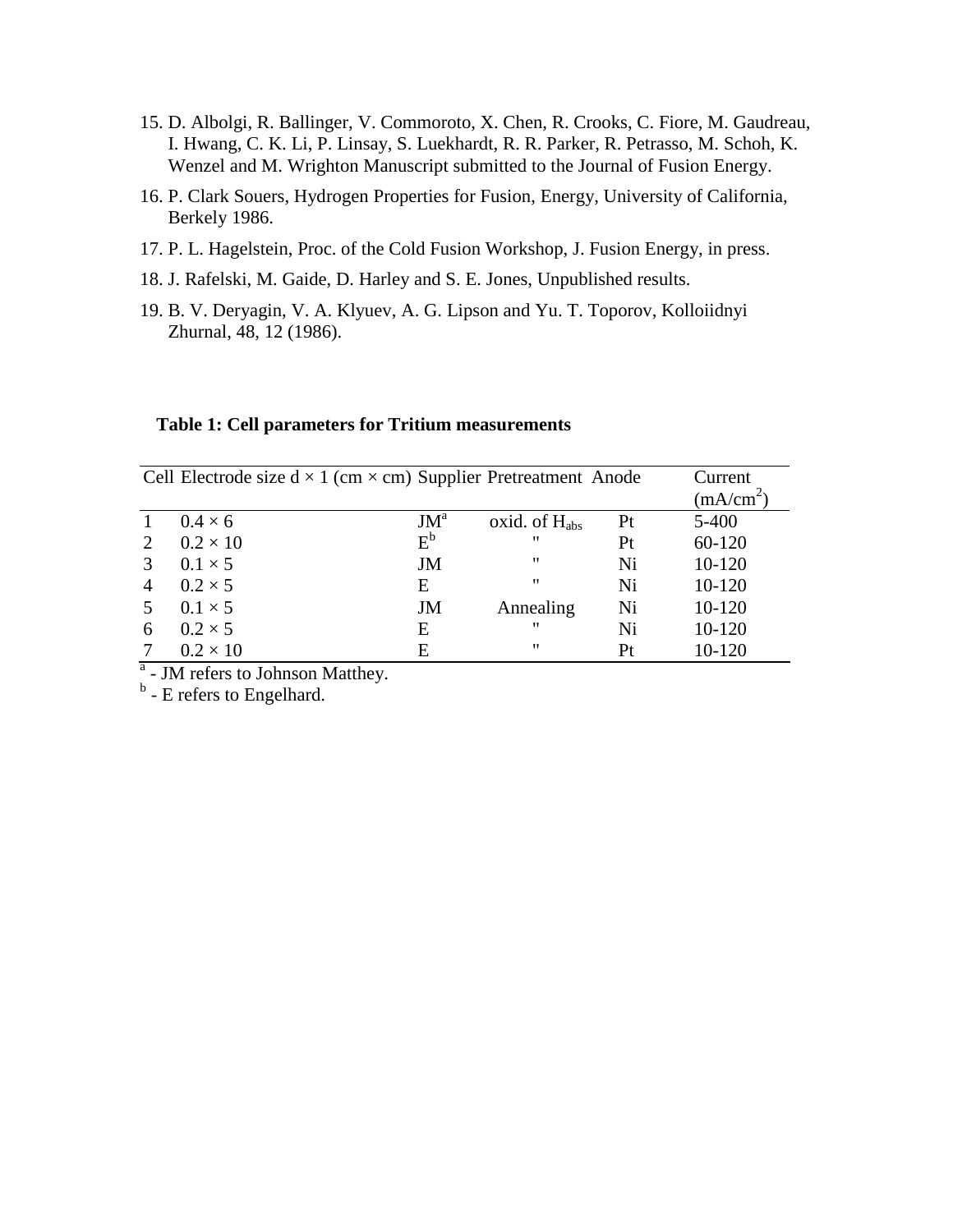| Cell           | Days $ACR^a$ (cpm) | $NCR^b$ (cpm)     | NCR sample        | DPM/ml <sup>c</sup>     |      |  |
|----------------|--------------------|-------------------|-------------------|-------------------------|------|--|
|                |                    |                   |                   | $NCR^{\overline{D_2O}}$ |      |  |
| $\mathbf{1}$   | 42                 | 21.13             | 5.13              | 1.6                     | 44   |  |
|                | 48                 | 20.72             | 16.72             | 1.5                     | 148  |  |
|                | 58                 | 35.08             | 19.08             | 6.5                     | 170  |  |
|                | 68                 | $107.63 \pm 1.20$ | 85.99±0.99        | $24.6 \pm 8.3$          | 766  |  |
| gas phase      | 68                 | $42.66 \pm 2.32$  | 24.06±0.93        | $8.3 \pm 2.3$           | 114  |  |
|                | 75                 | 34.05             | 18.05             | 6                       | 160  |  |
| gas phase      | 75                 | 20.93             | 4.93              | 1.6                     | 44   |  |
| $\overline{2}$ | 25                 | 209.27±0.80       | 193.80            | 6.2                     | 1730 |  |
|                | 45                 | 120.06±0.49       | 103.06            | 4.1                     | 920  |  |
| 3              | 26                 | $159.14 \pm 1.83$ | $143.24 \pm 1.88$ | $49.4 \pm 13.8$         | 1278 |  |
| gas phase      | 26                 | $26.53 \pm 0.86$  | $9.63 \pm 0.96$   | $3.3 \pm 0.9$           | 85   |  |
|                | 36                 | $39.14 \pm 1.95$  | $22.73 \pm 1.97$  | 14.2                    | 202  |  |
| $\overline{4}$ | 26                 | $91.58 \pm 1.58$  | $75.68 \pm 1.64$  | $26.1 \pm 7.3$          | 675  |  |
|                | 36                 | 36.94±0.54        | $20.53 \pm 0.60$  | 12.8                    | 183  |  |
| 5              | 26                 | 58.11±0.27        | $42.21 \pm 0.51$  | $14.6 + 4.1$            | 376  |  |
|                | 36                 | $40.24 \pm 0.34$  | $23.83 \pm 0.43$  | 14.8                    | 212  |  |
|                | 76 <sup>d</sup>    | 37.03±0.40        | 19.63             | 9.67                    | 87   |  |
| gas phase      | 76 <sup>d</sup>    | 29.00±0.40        | $11.60 \pm 0.71$  | $5.71 \pm 1.94$         | 51   |  |
| 6              | 26                 | $80.54 \pm 0.48$  | $64.64 \pm 0.64$  | $22.3 \pm 6.2$          | 577  |  |
| gas phase      | 26                 | 39.40±0.86        | $23.50 \pm 0.96$  | $8.1 \pm 2.3$           | 209  |  |
|                | 36                 | $25.35 \pm 0.37$  | $8.94 \pm 0.46$   | 5.5                     | 79   |  |
| gas phase      | $56^{\rm d}$       | 33.88±0.55        | $16.48 \pm 0.81$  | $8.12 \pm 2.75$         | 73   |  |
|                | $76^{\rm d}$       | 35.94±0.55        | $16.48 \pm 0.81$  | $9.13 \pm 3.09$         | 82   |  |
| gas phase      | $76^{\rm d}$       | $26.62 \pm 0.38$  | $9.22 \pm 0.70$   | $4.54 \pm 1.56$         | 41   |  |
| 7              | 16                 | $22.21 \pm 0.49$  | $6.31 \pm 0.65$   | $2.18 \pm 0.65$         | 56   |  |
|                | 36                 | $20.93 \pm 0.86$  | $4.52 \pm 0.63$   | 2.8                     | 40   |  |
|                | $76^{\rm d}$       | $21.76 \pm 0.86$  | $4.36 \pm 1.04$   | $2.15 \pm 0.88$         | 19   |  |

# **Table 2: Tritium Measurements**

 $A^a$  ACR - average (4 replicates) count rate per 0.5 ml.

 $<sup>b</sup> NCR$  - net count rate per 0.5 ml.</sup>

<sup>c</sup> DPM - disintegrations per minute.<br>d Sample size = 1 ml.

Typical background count rate = 16 cpm.

ACR(Norell  $D_2O$ ) = ~46 cpm; ACR (Isotech  $D_2O$ ) = ~19cpm.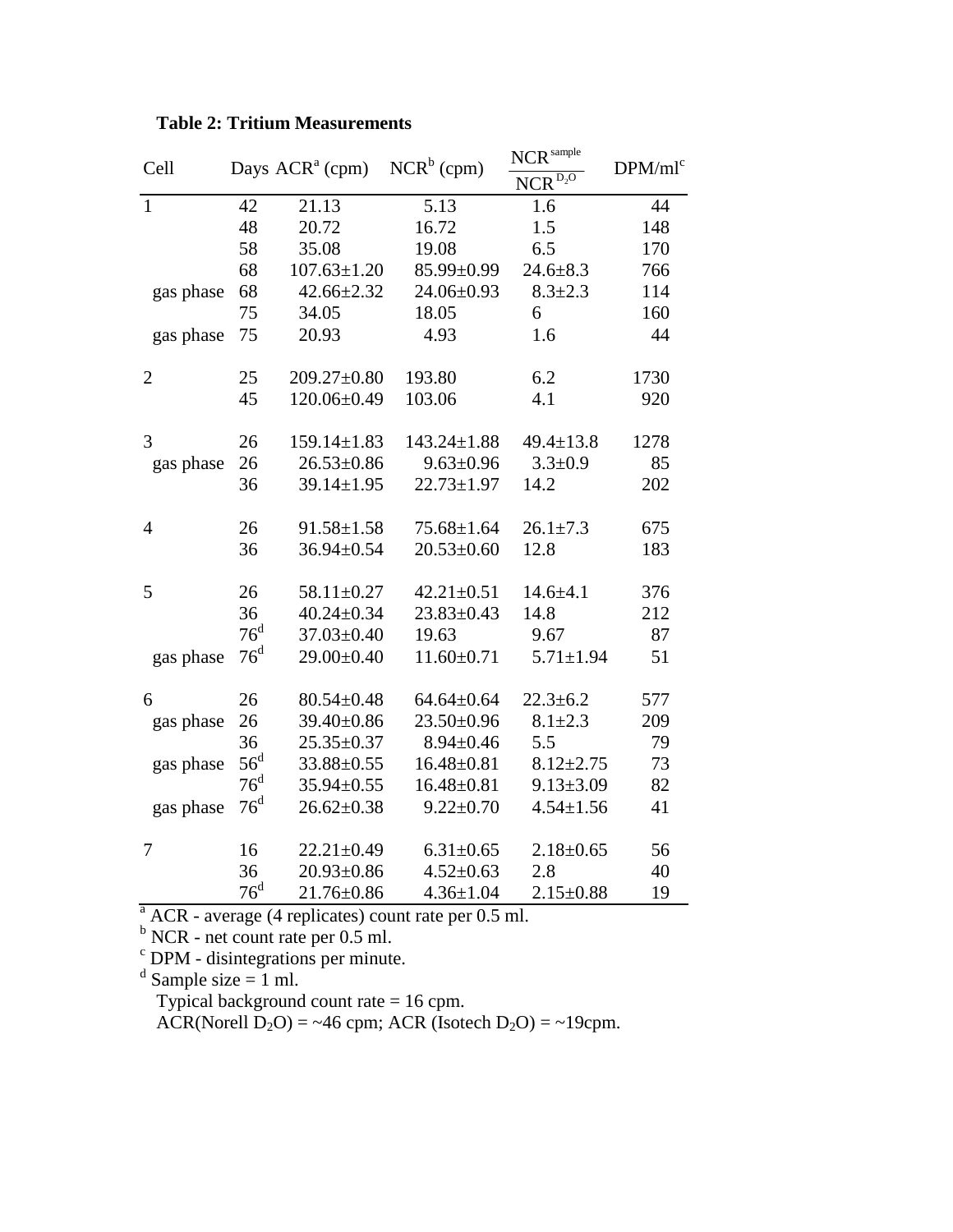#### **TABLE 3**

| <b>Summary of the Calculated Amount of the D</b> |  |                                                       |         |  |
|--------------------------------------------------|--|-------------------------------------------------------|---------|--|
|                                                  |  | Loaded in Pd <sup>a</sup> at Different Overpotentials |         |  |
|                                                  |  | $\eta$ (volts) $Q_{discharge}(C)$                     | moles D |  |

| $\eta$ (volts) | $\mathsf{Q}$ discharge $\mathsf{U}$ | $\mu$ moles $\mu$    |
|----------------|-------------------------------------|----------------------|
| $-0.30$        | 106.5                               | $1.1 \times 10^{-3}$ |
| $-0.35$        | 107.0 <sup>b</sup>                  | $1.1 \times 10^{-3}$ |
| $-0.40$        | 111.7                               | $1.2 \times 10^{-3}$ |
|                |                                     |                      |

 $a<sup>a</sup>$  Mass of Pd electrode was 0.12 g before and after the experiment. This corresponds to  $1.1 \times 10^{-3}$  moles Pd.

 $b$  In the published version this was 170, which appears to be mistake.

# **TABLE 4 Nuclear Fusion Reactions**

| Reaction      | Equation                                                                                     |  |
|---------------|----------------------------------------------------------------------------------------------|--|
| $\mathbf{A}$  | $D + D \rightarrow n$ [2.45 MeV] + <sup>3</sup> He [0.82 MeV]                                |  |
| B             | $D + D \rightarrow H$ [3.02 MeV + T [1.01 MeV]                                               |  |
| $\mathcal{C}$ | $D + D \rightarrow \gamma$ [23.0 MeV] + <sup>4</sup> He [0.08 MeV]                           |  |
| D             | $D + {}^{6}Li \rightarrow n$ [2.96 MeV] + <sup>7</sup> Be [0.43 MeV]                         |  |
| E             | $D + {}^{6}Li \rightarrow {}^{4}He$ [11.2 MeV] + ${}^{4}He$ [11.2 MeV]                       |  |
| $\mathbf{F}$  | $D + {}^{6}Li \rightarrow H$ [4.39 MeV] + <sup>7</sup> Li [0.63 MeV]                         |  |
| G             | $D + {}^{7}Li \rightarrow n [13.36 \text{ MeV}] + {}^{8}Be [1.67 \text{ MeV}] \rightarrow n$ |  |
|               | [13.36 MeV] + $^{4}$ He [0.85 MeV] + $^{4}$ He [0.85 MeV]                                    |  |
| H             | $D + {}^{7}Li \rightarrow \gamma$ [16.7 MeV] + ${}^{9}Be$ [0.02 MeV]                         |  |
| $\mathbf I$   | $D + {}^{7}Li \rightarrow p + {}^{8}Li$ (endoergic, -1.01 MeV)                               |  |
|               | $\rightarrow$ $\rightarrow$ p + <sup>4</sup> He [8.05 MeV] + <sup>4</sup> He (8.05 MeV]      |  |
| J             | $D + {}^{7}Li - T + {}^{6}Li$ (endoergic, -1.81 MeV)                                         |  |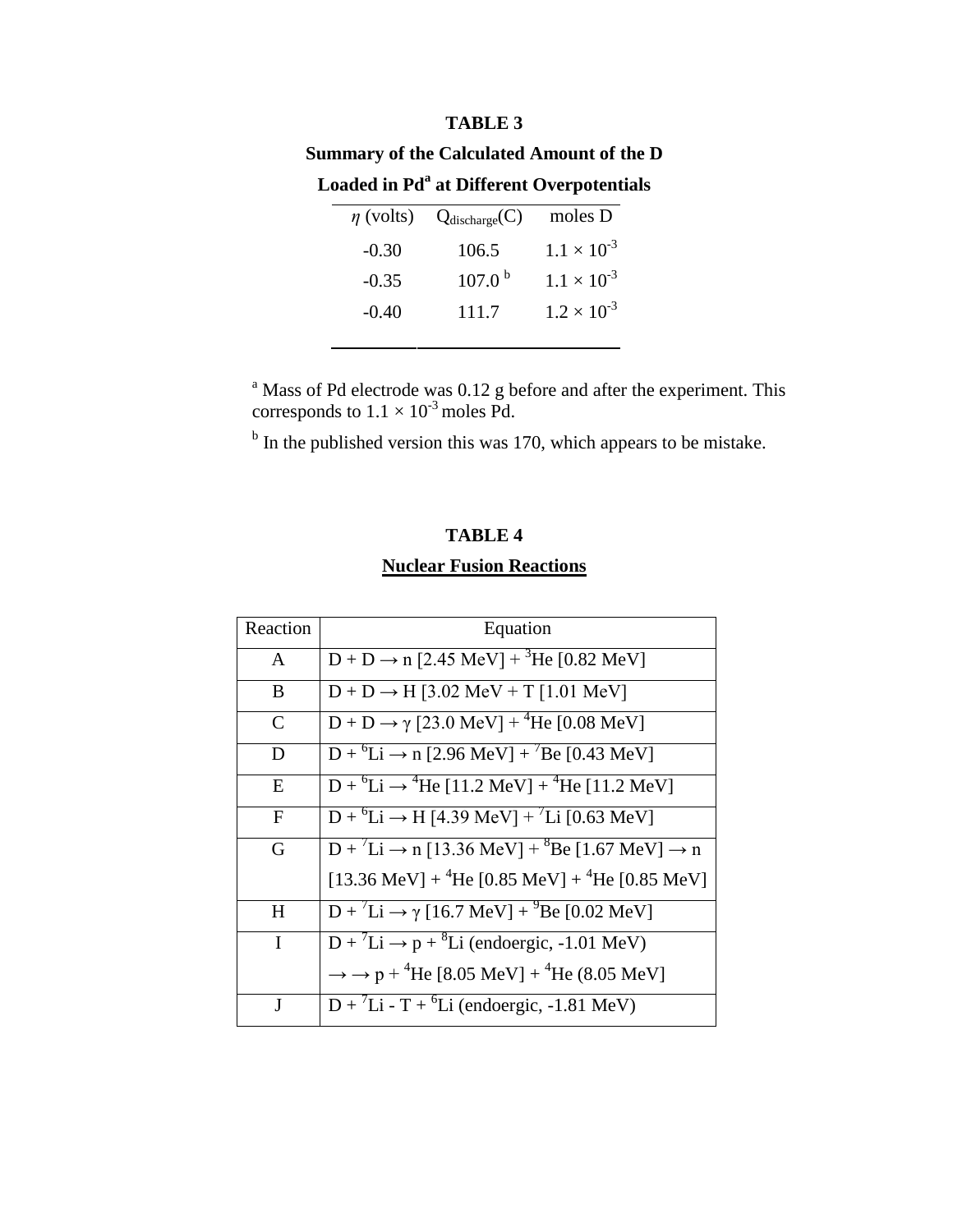

**Fig. 1.** Cyclic voltammograms of Palladium wire  $(d = 0.03$  cm) in  $D_2O$  with 0.1 M LiOD under a  $N_2$ **atmosphere. Dashed line is the steady state voltammogram. Solid line is the voltammogram recorded after charging the Pd with D at -0.4V for 24 hours, followed by discharging the D at +0.83 V for 60 minutes. Scan Rate = 100 mV/s. Electrode area = 1.86 cm<sup>2</sup> . Counter electrode: Pd.**



**Fig. 2. Chronocoulometry curve for the charging (negative charge) and discharging (positive charge) of D into palladium wire (d = 0.03 cm). Electrode area = 1.86 cm<sup>2</sup> . Electrode mass = 0.12 grams. Electrolyte: 0.1 M LiOD in D<sub>2</sub>O. Charging potential =**  $-0.3$  **V vs RDE. Discharging potential =**  $+0.83$  **V vs RDE.**